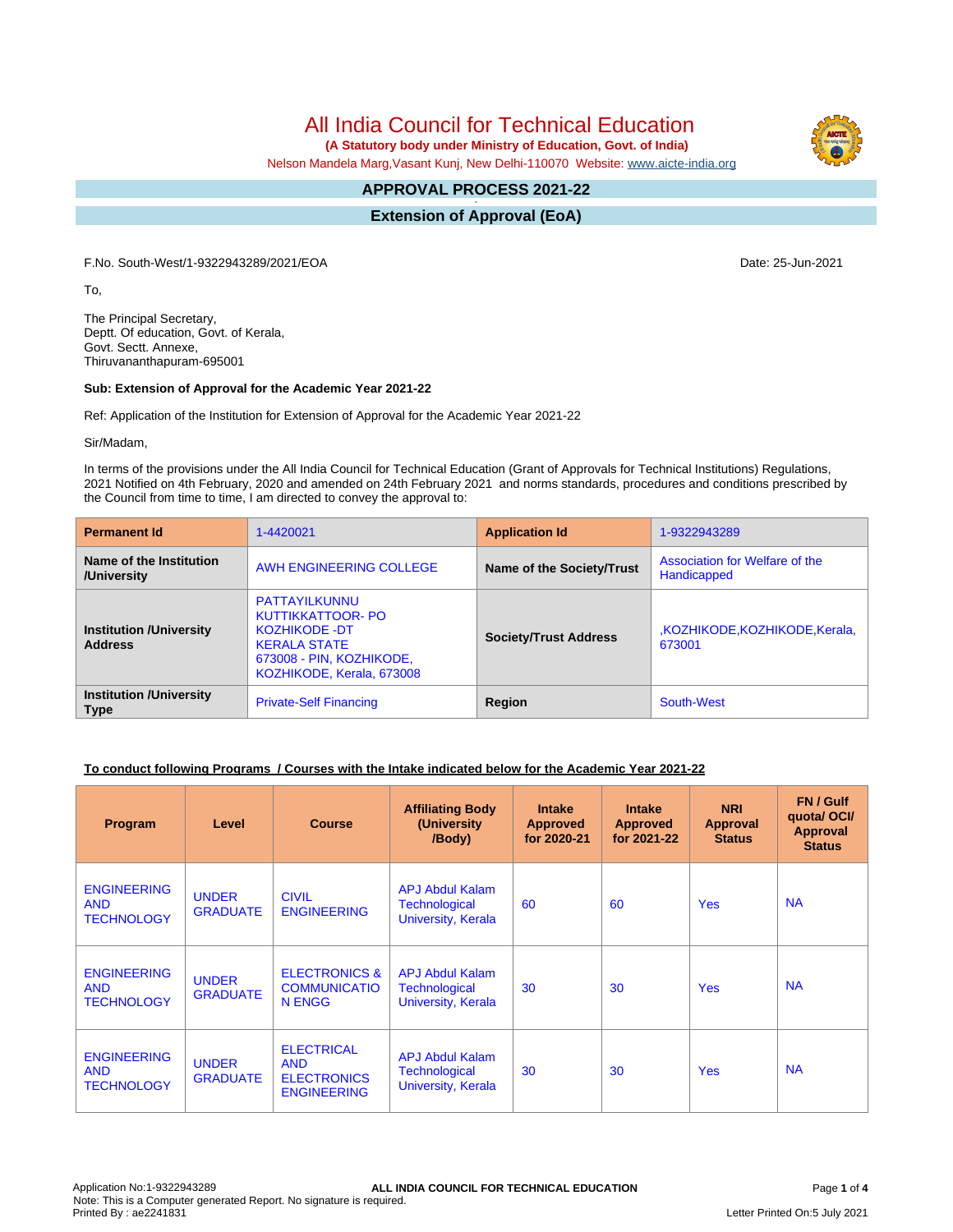| <b>ENGINEERING</b><br><b>AND</b><br><b>TECHNOLOGY</b> | <b>UNDER</b><br><b>GRADUATE</b> | <b>MECHANICAL</b><br><b>ENGINEERING</b>                       | <b>APJ Abdul Kalam</b><br><b>Technological</b><br>University, Kerala | 60 | 60 | <b>Yes</b> | <b>NA</b> |
|-------------------------------------------------------|---------------------------------|---------------------------------------------------------------|----------------------------------------------------------------------|----|----|------------|-----------|
| <b>ENGINEERING</b><br><b>AND</b><br><b>TECHNOLOGY</b> | <b>UNDER</b><br><b>GRADUATE</b> | <b>COMPUTER</b><br><b>SCIENCE &amp;</b><br><b>ENGINEERING</b> | <b>APJ Abdul Kalam</b><br>Technological<br>University, Kerala        | 60 | 60 | <b>Yes</b> | <b>NA</b> |
| <b>MCA</b>                                            | <b>POST</b><br><b>GRADUATE</b>  | <b>MASTERS IN</b><br><b>COMPUTER</b><br><b>APPLICATIONS</b>   | <b>APJ Abdul Kalam</b><br>Technological<br>University, Kerala        | 30 | 30 | <b>Yes</b> | <b>NA</b> |
| <b>ENGINEERING</b><br><b>AND</b><br><b>TECHNOLOGY</b> | <b>POST</b><br><b>GRADUATE</b>  | <b>VLSI</b>                                                   | <b>APJ Abdul Kalam</b><br>Technological<br><b>University, Kerala</b> | 9  | 9  | <b>NA</b>  | <b>NA</b> |
| <b>ENGINEERING</b><br><b>AND</b><br><b>TECHNOLOGY</b> | <b>POST</b><br><b>GRADUATE</b>  | <b>STRUCTURAL</b><br><b>ENGINEERING</b>                       | <b>APJ Abdul Kalam</b><br>Technological<br>University, Kerala        | 18 | 18 | <b>NA</b>  | <b>NA</b> |
| <b>ENGINEERING</b><br><b>AND</b><br><b>TECHNOLOGY</b> | <b>POST</b><br><b>GRADUATE</b>  | <b>COMPUTER</b><br><b>SCIENCE &amp;</b><br><b>ENGINEERING</b> | <b>APJ Abdul Kalam</b><br>Technological<br><b>University, Kerala</b> | 18 | 18 | <b>NA</b>  | <b>NA</b> |
| <b>ENGINEERING</b><br><b>AND</b><br><b>TECHNOLOGY</b> | <b>POST</b><br><b>GRADUATE</b>  | <b>POWER</b><br><b>ELECTRONICS</b>                            | <b>APJ Abdul Kalam</b><br>Technological<br>University, Kerala        | 9  | 9  | <b>NA</b>  | <b>NA</b> |

**It is mandatory to comply with all the essential requirements as given in APH 2021-22 (Appendix 6)**